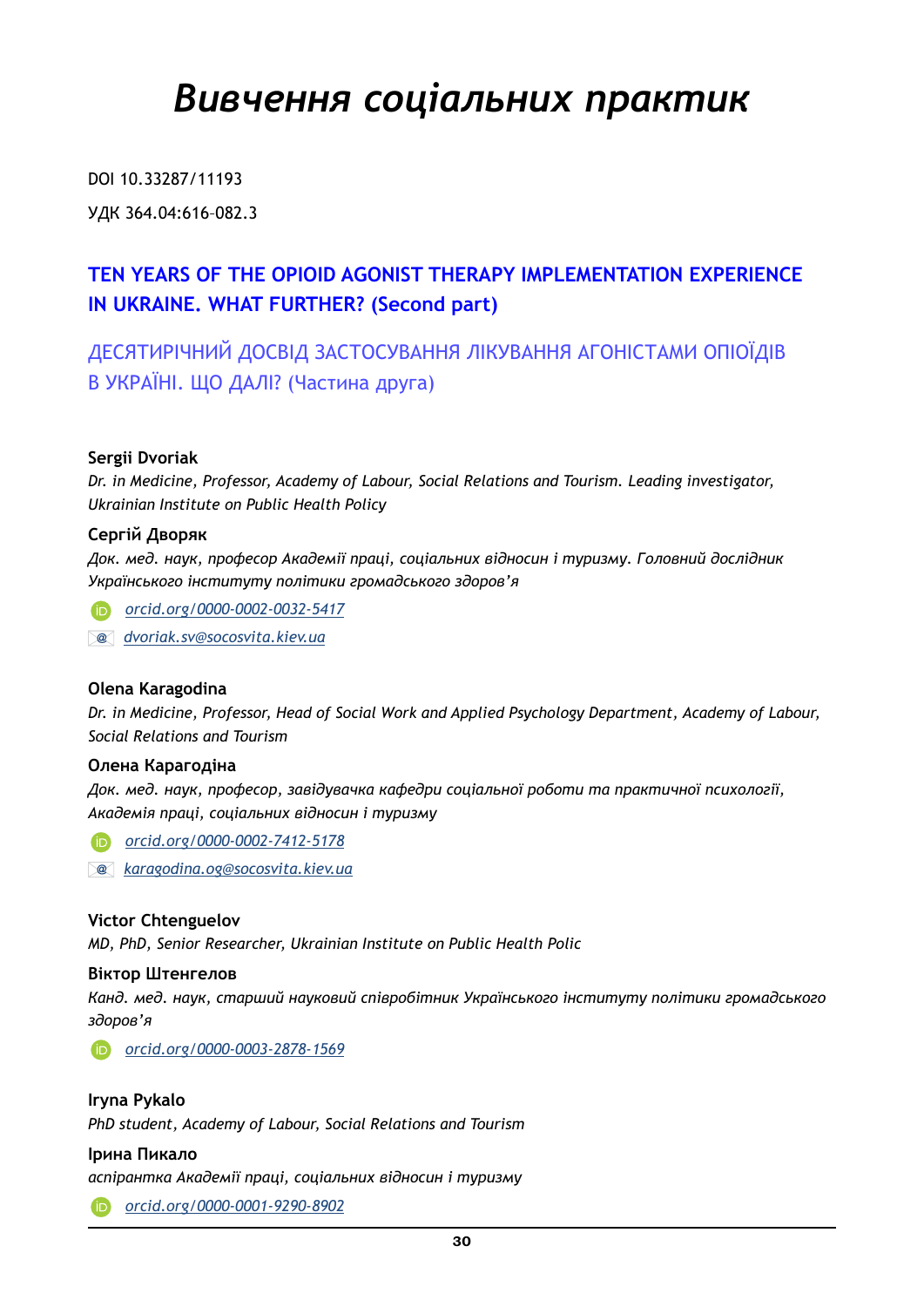$\overline{\mathscr{S}}$ 

#### **Abstract**

*By this article, the authors complete the presentation of the ten-year history of the introduction of opioid agonist therapy (OAT) in Ukraine. The authors differentiate four stages of introduction of this treatment in the country, and first two of them are described in the previous paper. Two subsequent stages – "Stagnation" and "Awareness of the main problems" are characterized now. The authors highlighted organizational barriers to OAT in Ukraine with an accent on administrative, medical and psychological issues. The analysis is completed with general conclusions about the proven effectiveness of OAT, the significance of the socio-psychological component of the program. The necessity for introduction of specialized professional training of social workers for work in OAT programs is specified.*

#### **Анотація**

*Цією статтею автори завершують презентацію десятирічної історії впровадження в Україні підтримувальної терапії агоністами опіоїдів (ПТАО). Аналіз матеріалів низки закордонних і вітчизняних публікацій дозволив перейти до розкриття двох наступних етапів – періодів стагнації та усвідомлення основних проблем. Визначено найголовніші бар'єри впровадження методу (опір органів виконавчої влади та частини професійної спільноти, упереджене ставлення з боку широкого загалу й окремих клієнтів, консервативна позиція представників мас-медіа, застаріла антинаркотична політика, невдалий менеджмент, недостатній рівень професійної підготовки фахівців). Висвітлено організаційні перешкоди лікування агоністами опіоїдів на українських сайтах, складнощі застосування адекватних доз препаратів та психологічні аспекти проведення ПТАО.* 

*Матеріал завершено загальними висновками щодо доведеної ефективності методу; потреби в його ширшій імплементації; значущості соціально-психологічної компоненти програм, що має бути реалізована психологами, соціальними працівниками й зосереджена, насамперед, на подолання зовнішньої та внутрішньої стигматизації осіб з опіоїдною залежністю та їхню соціальну реабілітацію. Окреслено потребу в запровадженні спеціалізованої професійної підготовки соціальних працівників для роботи в програмах лікування агоністами опіоїдів.*

#### **Ключові слова:**

*drug use, treatment of opioid dependence, social work, methadone, buprenorphine, change of attitude towards treatment.*

#### **Key words:**

*вживання наркотиків, лікування опіоїдної залежності, соціальна робота, метадон, бупренорфін, ставлення до наркотичної залежності.*

#### *Інформація про рукопис*

Надійшов до редакції: 20.10.2018 Рецензований: 5.11.2018 Подано доопрацьовану версію: 17.12.2018 Прийнятий до друку: 28.12.2018

#### **Foreword**

In the first part of the paper (Dvoriak, Karagodina, Chtenguelov & Pykalo, 2018) using the method of publications review we divided all period of opioid agonist therapy (OAT) provision in Ukraine in 4 stages. We have described first two of them ("Dating and Hopes"; "Sturm und Drang"1 ) in previous paper. Now we would like using the same method to review the following third and fourth stages ("Stagnation"; "Awareness of the main problems"). We mostly will focus on the issues linked with social work and place of social workers in the process we are calling "psychosocial support".

1 Storm and Stress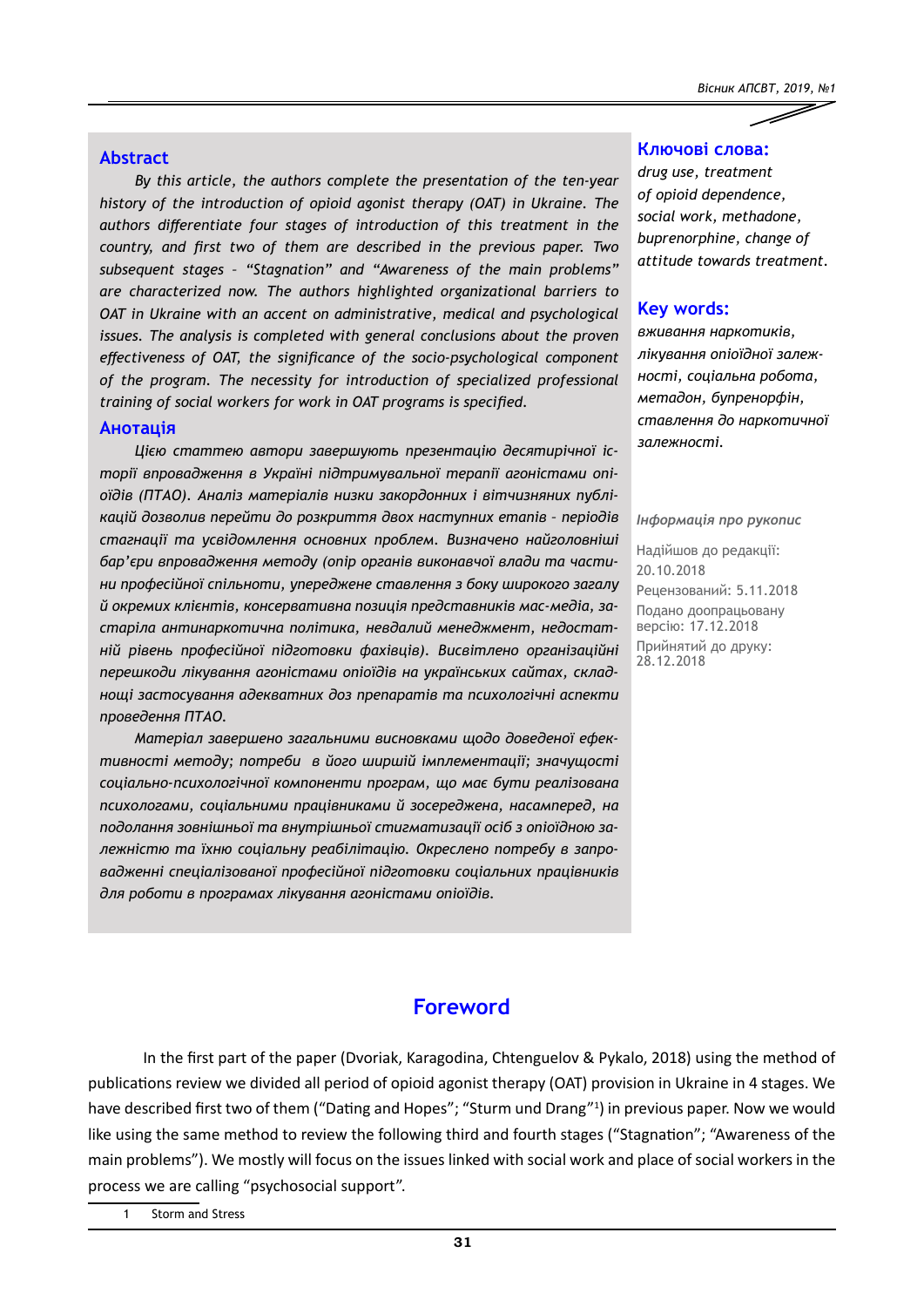#### **Key findings (continuation)**

#### *From stagnation to awareness of the main problems*

We should mention shortly the peculiarities of both phases. The period between 2010 and 2013 ("Stagnation" stage) can be characterized by increasing pressure from the side of enforcement bodies, diminishing activities of clinicians and researchers, lack of political support from the Ministry of Health. There was the only resource for financing OAT and its advocacy – Global Fund to Fight AIDS, Tuberculosis and Malaria and NGOs sponsored by the Fund. Number of patients in OAT programs increased very slowly at this period, and there were suspicions, even expectations, that OAT could be wrapped up and stopped completely. These expectations grounded on the general political trends in our country after election of Victor Yanukovich as the President of Ukraine and skewing of the Ukrainian drug policy toward the Russia's one. It is a well-known fact that OAT is prohibited by law in Russian Federation (World Health Organization, 2008).

The period from 2014 up to now (2018), we have called the stage of "Awareness of the main problems". When the phase of technical provision and primary advocacy ended and most obvious obstacles (the resistance of enforcement bodies and lack of knowledge in the professional community) were surmounted, it became clear that there are a lot of barriers, determined by deep-seated reasons on the way of OAT scaling up and achieving coverage 35-40% of estimated number of people with opioid addiction (PWOA).

The list of problems and barriers turned out to be quite long: multitude of myths and misconceptions about OAT as amid patients as well as among professionals; conservative perception of OAT by media and general population; old, rigid drug policy; resistance of professional (narcological) community to accept scientific data opposed to habitual patterns and stereotypes and finally the post-Soviet health care system. that doesn't match to modern public health challenges like HIV/AIDS epidemic. It is important to note that from our perspective, a big part of these problems can be coped with, but changes depend very much from people who are responsible for psychosocial support of patients in OAT programs. Social workers' activity could eliminate many misconceptions and wrong believes determining poor outcomes of OAT and negative attitude to the treatment in the society.

In the study by Makarenko I. et al., a sample of 1179 PWID with opioid use disorder not currently on OAT from five regions of Ukraine was assessed using multivariable logistic regression for independent factors related to willingness to initiate OAT, stratified by their past OAT experience (Makarenko et al., 2016). The findings seriously challenged the opinions of many practical narcologists: there is a point of view that majority of opioid dependent patients already covered by OAT and there is no sense to increase number of slots for this treatment. In the study 421 (36%) PWID were willing to initiate OAT. If we extrapolate this data on estimated number of people with opioid addiction we will get 40-60 thousands of slots for OAT (Makarenko et al., 2016).

It was identified that despite its effectiveness, OAT is markedly inadequately scaled-to-need in Ukraine due to three types of barriers: individual, programmatic (institutional), and structural (Bojko M. J., 2016). Among them moral biases and prejudices (Bojko, Dvoriak *&* Altice, 2013) and persistent criminalization of using any drugs including methadone and harassment of PWIDs by police (Kutsa et al., 2016).

For the purpose of this article that is oriented mostly on social workers and psychologists we can offer a reductive classification. It would be more distinct if we consider all set of barriers in terms of administrative, medical and psychological issues. Talking about administrative ones, we are meaning all issues connected with legislation (drug policy), health infrastructure, financing of treatment, supply of medication, police harassment, etc. Concerning medical issues, we are mentioning type and quality of medicines, dosage, regimes of drugs administration, therapeutic setting, presence or absence of the integrated approach, professional training of medical doctors and nurses, and other related to medical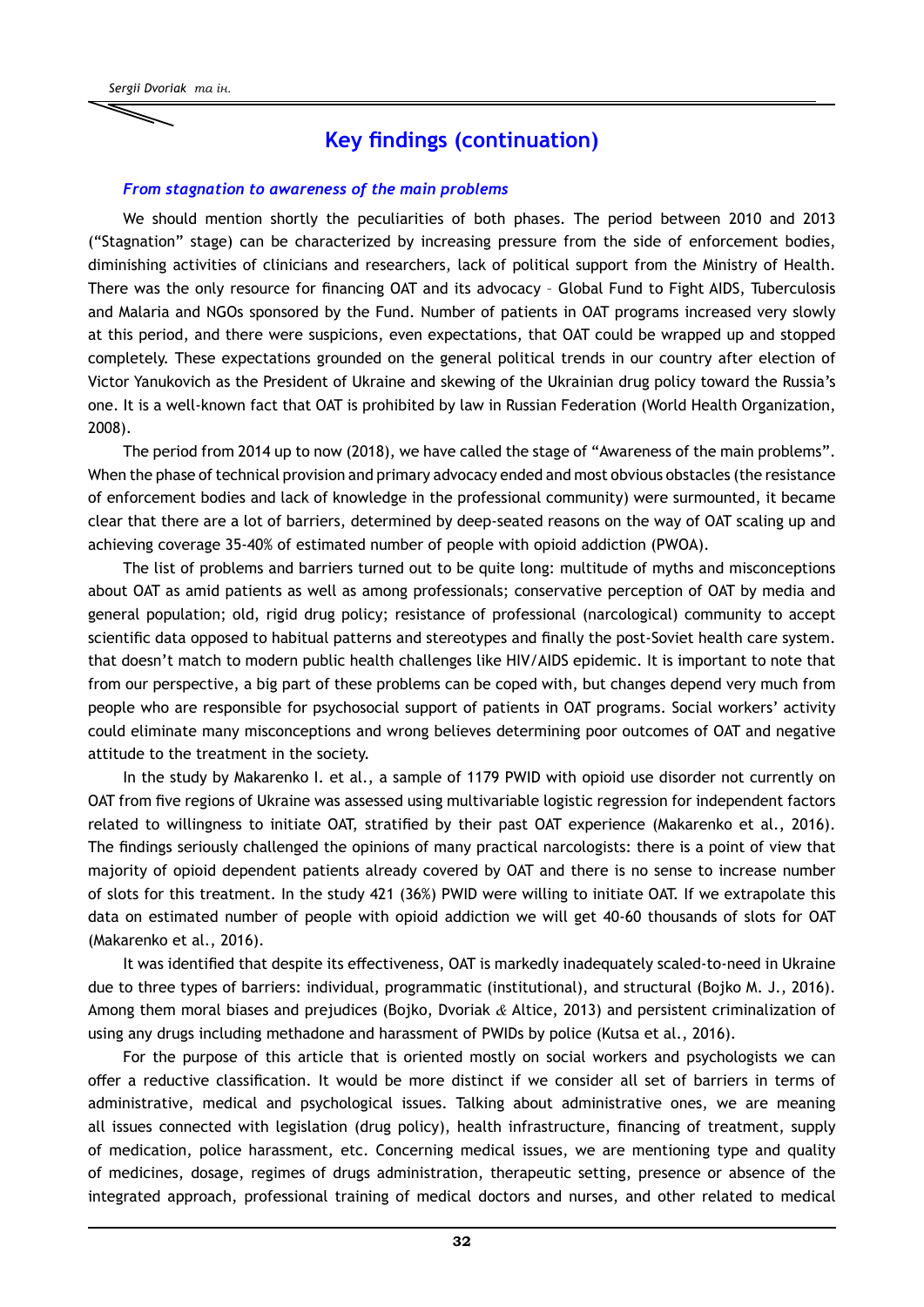activity issues. Psychosocial issues in our understanding are factors that influence attitude to the disease and treatment process; perception by patients of the roles of medical and non-medical staff and perception of patients by staff members; all kinds of stigma and any type of discrimination of people who inject drugs (PWID); relationships between personnel and patients, emotional atmosphere in treatment centers; vision of long-term perspective by treatment program participants; expectations of treatment outcomes and readiness to take responsibility for recovery, and other similar issues that can be modified by psychological interventions.

It was shown in our studies that some factors such as awareness of addiction; acceptance of OAT; optimism about recovery and intention to recover play important role in achievement of treatment effectiveness. Especially it is crucial for patients who are in prison or just after release (Polonsky et al., 2016).

In this part of our paper, we will concentrate much attention on psychosocial issues how they were reflected in the available publications. It is essential to keep in mind that although the ultimate goal of OAT is improvement of quality of life (SAMHSA, 2018), the retention in OAT program is among the most effective indicators associated with long-term positive outcomes. Desirable outcomes often include: reducing of injecting use and drug use in general, adherence to antiretroviral therapy (ART) for HIV treatment and antimycobacterial therapy for tuberculosis (TB), social life improvement, etc. (Morozova, Dvoryak *&* Altice, 2013; Wickersham, Marcus, Kamarulzaman, Zahari & Altice, 2013). Therefore, we formulate the basic principle of OAT: 'the longer is the better', and hence, we can suggest that all efforts should be applied to retain patients in OAT as long as possible.

Indirect confirmation of the priority of retention in OAT programs can be the fact of dramatic consequences of the therapy cessation in Crimea after its annexation by Russian Federation. According to the UN special envoy Prof. Michel Kazatchkine between 80 and 100 people who relied on opioid substitution treatment have died since May 2014, when new authorities in Crimea suddenly closed all 11 OAT programs with total number of patients ~800. It means roughly 10% mortality rate among OAT participants during that period of time (Hurley, 2015; Filippovich, 2015).

In our further discourse, we will evaluate OAT programs from following position: whether they help to make easier access and improve retention of patients in OAT or not, because there are no doubts that agonist treatment is effective and the only question remains - how people can get it and retain within.

#### *Administrative issues*

The first article we cited in this section is "The Future of Opioid Agonist Therapies in Ukraine: A Qualitative Assessment of Multilevel Barriers and Ways Forward to Promote Retention in Treatment" (Bojko et al., 2016). To investigate barriers for OAT and in order to gain a deeper understanding of the various factors that influence OAT entry and retention in Ukraine, researchers have recruited three specific categories of PWID with diagnosis of "opioid use disorder moderate and severe" according to DSM-V or "Mental and behavioral disorders due to opioids use, dependence syndrome" according to ICD-10. The groups were: (1) Patients on OAT - 86 men and women currently receiving OAT; (2) Formerly on OAT – 34 men and women who had previously been on OAT; and (3) Never on OAT - 43 men and women eligible for OAT but have never started it.

The main barrier from point of view of the respondents was Daily Observed Therapy. All patients started OAT had to visit treatment center every day to get the medicine. Even those PWID who had never received OAT claimed that the biggest obstacle keeping them from enrolling in OAT program was their fear of be tied to the OAT site and not being able to find employment or to move from the clinic for time more than 24 hours.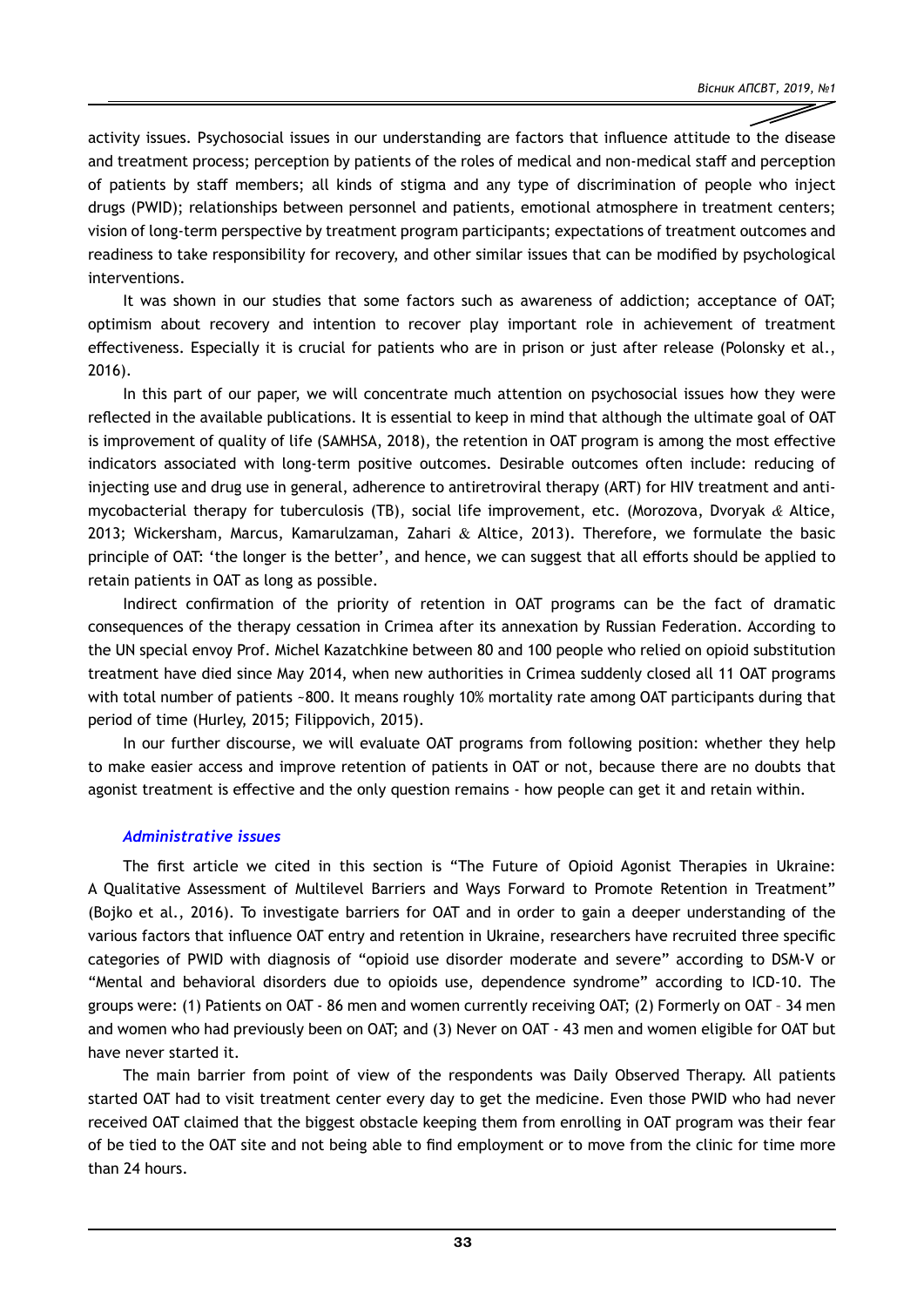The next barrier was a policy that make it difficult to issue prescriptions or to transport methadone to other facilities. According to Ukrainian legislation, any dose of methadone must be transported only under strict security control and with special escort of police or other special armed service.

There is another barrier to retention that is not set by the law or written rules but is broadly used in practice of OAT. It is medication dispensing. Because the personnel are afraid of persecution by the police for not controlling the methadone or buprenorphine diversion from treatment sites, nurses are enforced to dispense tablets before delivery to patients. Therefore, many patients experience serious discomfort and prefer to stop treatment. It is noteworthy that according to the Ministry of Health regulations all medicines must be delivered in the producer's pack units. It means that pills must be given as pills, not solution. However, personnel prefer to follow the police recommendation rather than medical rules (Bojko et al., 2016).

Another research studied the barriers and factors influenced the retention in OAT. The authors analyzed the data exported from an electronic Simple Treatment Monitoring Application (STMA), developed by the authors for the purposes of routine clinical data management and reporting. The database was designed to routinely track OAT patients, including patient drug use history, treatment admission and discharge dates, medication prescription and dosage, and a wide variety of clinical and laboratory assessments and psychosocial services provided (Dumchev et al., 2017).

This study showed that OAT as a strategy to prevent HIV transmission and to improve engagement into and adherence to ART, should remain a priority for the Ukrainian National HIV Program. There was a definite progress in this area. During ten years (2004-2015), satisfactory short-term retention that improved over time was observed. However, from the other hand long-term retention was not so satisfactory. Overall, index of 12-month retention at all sites after admission was 65.8%, slowly declining to 39.6% after 60 months. Results of this study confirm the importance of adequate dosage, which remains suboptimal for many patients, very limited practice of take-home doses. If we look more generally - addiction treatment specialists in Ukraine have not fully adopted evidence-based treatment strategies for using OAT due to the legacy of Soviet-style narcology that promotes negative attitudes toward PWID and OAT and mostly was oriented on an abstinence achievement as the goal of drug treatment. Though using of low doses of OAT medications can be considered as a medical issue (see the next section) we suggest that it is directly associated with administrative cluster of problems because is mostly determined by old-fashion understanding of the addiction, rather as a bad behavior than a biological disorder.

Also, it is to note that out of date legislation and existing policies, mandating complicated diagnostic procedure for confirmation of opioid addiction (Verkhovna Rada of Ukraine, 1997), and inpatient treatment for patients diagnosed with TB, and absence of OAT in TB treatment facilities affect entering to and dropout from OAT programs. This finding calls for wider integration of OAT and revision of TB treatment guidelines (Dumchev et al., 2017).

Interesting results were obtained from a study that used so called Nominal Group Technique (NGT), a key ingredient of the Network Improvement Addiction Treatment (NIATx) toolkit. Three trained coaches in collaboration with 18 OAT clinicians and administrators directed the Group to identify barriers to increase OAT capacity at the "oblast" level, find solutions, and prioritize local change projects. Clinicians were able to identify the top three barriers: (1) Strict regulations and inflexible policies dictating distribution and dispensing of OAT; (2) No systematic approach to assessing OAT needs on regional or local level; and (3) Limited funding and financing mechanisms combined with a lack of local/regional control over funding for OAT treatment services (Madden et al., 2017).

Regarding financial issues that also can be considered as administrative factors, there are data in a special study about willingness to pay for OAT (Makarenko et al., 2017). It was showed that many patients with opioid use disorders are enough motivated to pay for treatment to avoid undesired additional circumstances connected to free-of-charge treatment. First, they want to protect themselves from uncertainty whether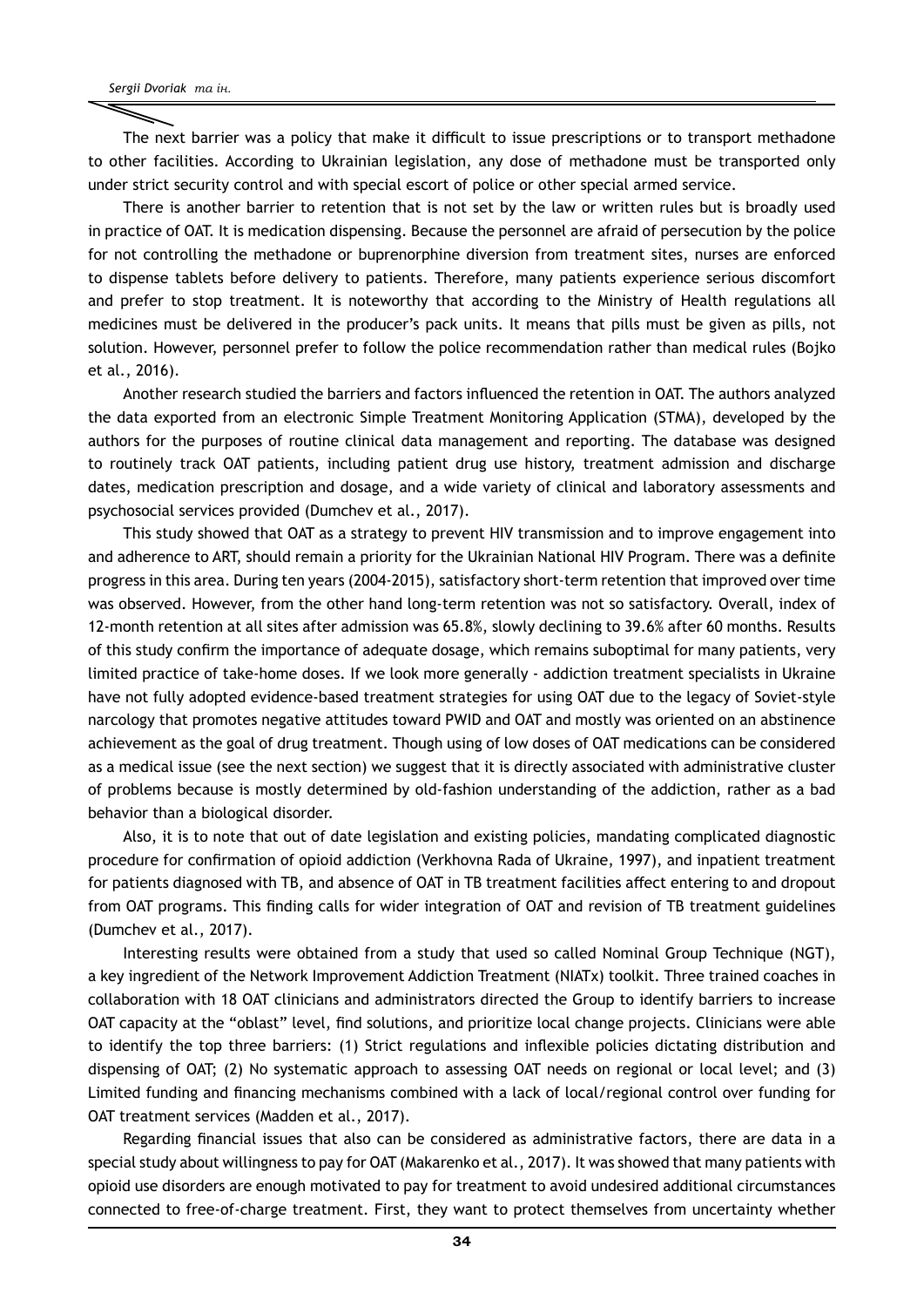the program will continue or stop. In addition, they hope that in a paid program attitude of personnel will be more humanistic and tolerant. Willingness to pay was mostly determined among people with relatively high income, who live in big cities and have strong family and social support. In addition, it was found that patients of buprenorphine programs were more interested to participate in paid programs than patients of methadone programs. The conclusion was done that it is time to implement and develop self-pay and co-payment programs in the country.

In our country OAT is partly regulated by the Law on Drug Turnover (Verkhovna Rada of Ukraine,1999). Because of this a facet between legal and illegal turnover sometimes is not clear the police suggest it is important to control every aspect of drug use including methadone and buprenorphine distribution in medical institutions. The drug policy is a part of administrative problems in provision of OAT.

There were as minimum four publications about interference of police in drug treatment process. One of them regarded physical and sexual violence. In 2014-2015, the researchers conducted in five Ukrainian cities a cross-sectional study of 1613 PWID who were currently, previously and never on OAT, using a combination of respondent-driven sampling, as well as random sampling. They analyzed correlates of police violence by multiple factors, including by gender, and their effects on duration of OAT retention. Self-reported physical and sexual violence by police were the two primary outcomes, while retention on OAT was used as a secondary outcome (Kutsa et al., 2016).

The authors suggest that law enforcement practices may indirectly discourage PWID from engaging in OAT. It is highlighted that law enforcement raids on OAT treatment sites with attempts to seize medical records and other private information data about patients PWID have negative effect on medical personnel. Consequently, many hospitals refuse to establish OAT treatment programs due to the frequent reports about police investigations and harassment of clinicians. The police threatened medical staff to dissuade them from providing OAT or to force doctors to provide care only to certain patients. As a result, lack of trust between patients and doctors may develop if patients perceive that their clinicians are in promise with the police (Kutsa et al., 2016).

M. Golovanevskaya, L. Vlasenko and R. Saucie (2012) stressed:

*"Further complicating the treatment experience is the overtly hostile attitude of law enforcement toward substitution treatment programs in Ukraine. It is not uncommon for the police to enter the clinics demanding to see (and make copies of) the patients' medical records, including their personal information. Similarly, patients often fall prey to the police (who wait near clinics to make arrest quotas and extort bribes) when entering or leaving the premises of the OST clinic – and as a result, are taken to the police station to be fingerprinted, questioned and sometimes held in detention for extended periods of time in the state of opiate withdrawal" (Golovanevskaya, Vlasenko & Saucier, 2012, p. 516).*

It is necessary to state, that confrontation of drug users with harsh drug policy have ambivalent effect. The study of Mazhnaya et al., revealed the fact that fear of the police and arrests facilitated OAT entry and simultaneously contributed to avoiding OAT because system-level requirements identify OAT clients as targets for police harassment (Mazhnaya et al., 2016). OAT represents an evidence-based option to "break the cycle"; however, authors suggest that law enforcement practices still thwarted OAT capacity to improve individual and public health.

Most clearly expressed administratively and politically determined barriers exist in penitentiary health system. Strong resistance to provide OAT in prisons having the biggest proportion of PWID and opioid addicts was explained using data of a study by Polonsky et al. Authors mentioned that in Ukraine, ideological prejudices, biases, and persisting negative attitudes toward OST restrict its adoption and expansion in Criminal Justice system (CJS), despite the evidence supporting its introduction. By elucidating existing attitudes among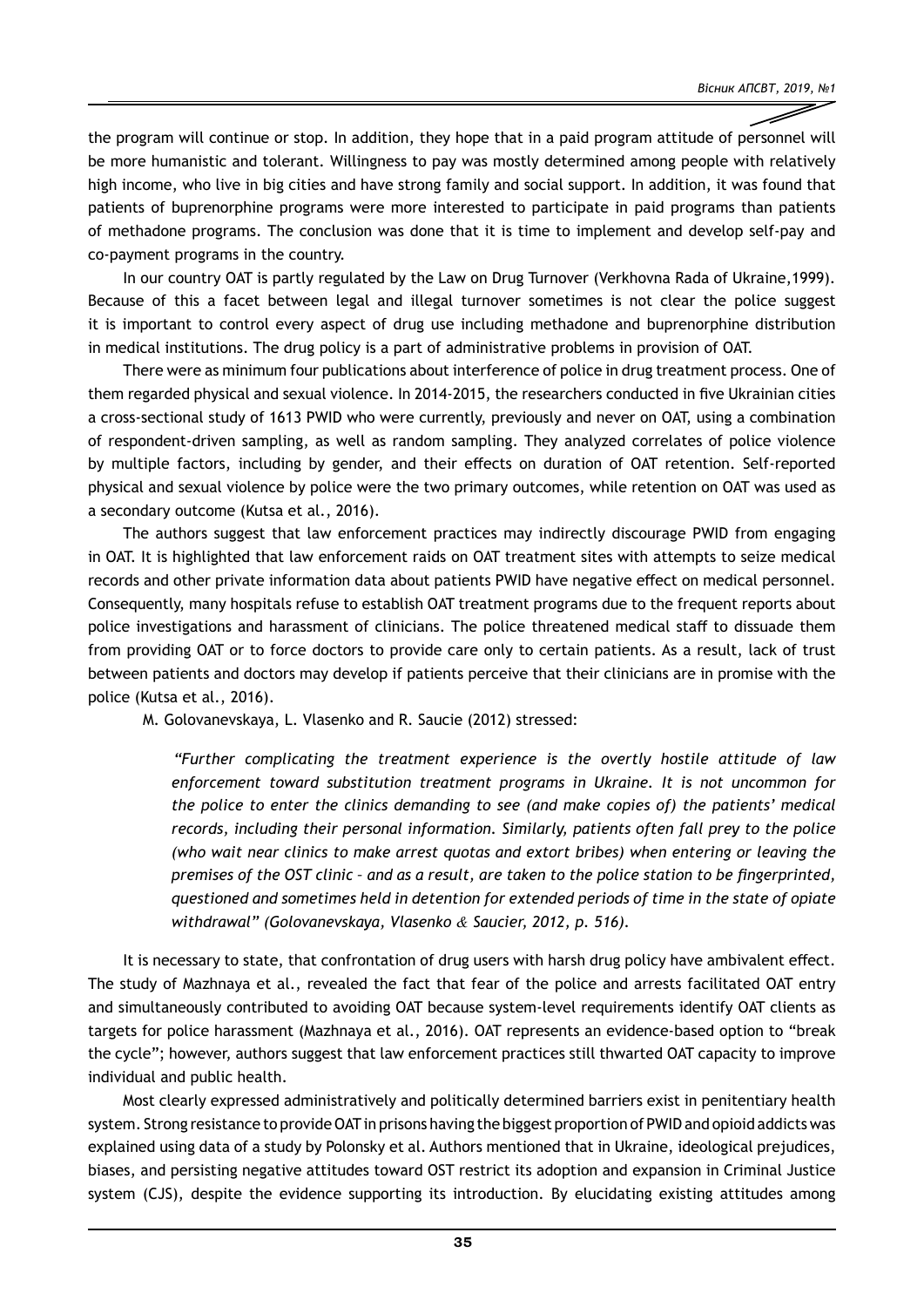CJS personnel, understanding better the relationships between drug addiction, OST attitudes and accurate knowledge will help direct subsequent interventions to address the barriers to implementing evidencebased HIV prevention treatments. Future strategies should include designing effective interventions for CJS personnel that incorporate identifiability and accurate information. In the absences of such interventions with prison personnel, staff may collectively undermine introduction of evidence-based treatments on ideological rather than informed principles. (Polonsky et al., 2015).

S.Alistar, D. Owens and M. Brandeau (2011) mentioned once more the paradoxical situation with provision of OAT in Ukraine: in one of the most frequently cited articles the authors regarded cost-effectiveness of treatment of HIV-positive PWID. The authors have mathematically modelled three scenarios. First – low density of coverage by OAT and low density by ART; second – high density by methadone and moderate by ART and third – high density of OAT and ART. The best result can be achieved if the third scenario is used, but the best cost effectiveness can be achieved if we increase number of patients on OAT up to 25% of estimated PWID number. It means that realization of the National Program on Fighting AIDS will give us the best ratio of public health expenses and positive influence on HIV-epidemic (Alistar, Owens*&* Brandeu, 2011).

#### *Medical issues*

Talking about medical issues, we have to mention type and quality of medicines, dosage and regimes of drugs administration, therapeutic facilities; comorbid disorders and the integrated approach, training of medical staff, and some other related questions.

The statistical data of the Public Health Center of the Ministry of Health (Tsentr hromads'koho zdorovya Ministerstva okhorony zdorovya Ukrainy, 2018) prove that OAT in Ukraine is scaling-up. During one year (form 1st October 2017 till 1st October 2018) the number of OAT patients increased by more than a thousand. By 1st October 2018, total number was 10777 patients, which is however about 50% of the planned indicator of the Global Fund. Therefore, the barriers still exist and efforts demand to overcome them.

For years, the main concerns of patients were about the next conditions: no take-home medication doses; everyday visits required; no possibility to continue OAT in case of hospitalization or incarceration. Progress was made in introducing the prescription form of distributing OAT medications, creating inpatient conditions at the place of residence for patients who cannot attend the facility every day (currently there is limited possibility of take-home OAT medicines). The use of the liquid form of methadone in OAT is implemented as a pilot project. Some medication used in OAT are now produced in Ukraine. A study is conducted in Ukraine on the possibilities of OAT in the State penitentiary system (Polonsky et al., 2015).

The Ukrainian Public Health Center data indicate that by 1st October 2018 3104 patients had takehome OAT medications (comparing to 1798 patients a year ago) (Tsentr hromads'koho zdorovya Ministerstva okhorony zdorovya Ukrainy, 2018). At the same time average doses of substitution medications decreased, especially for liquid methadone – from 93.8 to 57.0 mg during past year. Adequate dosage (80-120 mg/day) is also an important element for retention in treatment.

Recently SAMHSA-Ukraine created a project "Review of clinical guidelines and treatment protocols for mental and behavioral disorders due to psychoactive substance use: (Legislation and Policy Analysis Project)". Its main recommendations were to implement the AGREE technique for effective treatment for mental and behavioral disorders due to psychoactive substance use in Ukraine. For the treatment of disorders due to opioids use the Australian guidelines has already been chosen for translation to Ukrainian for possible approval for the country use. One more recommendation is to run a review and develop guides for psychosocial interventions (Deloitte, 2018).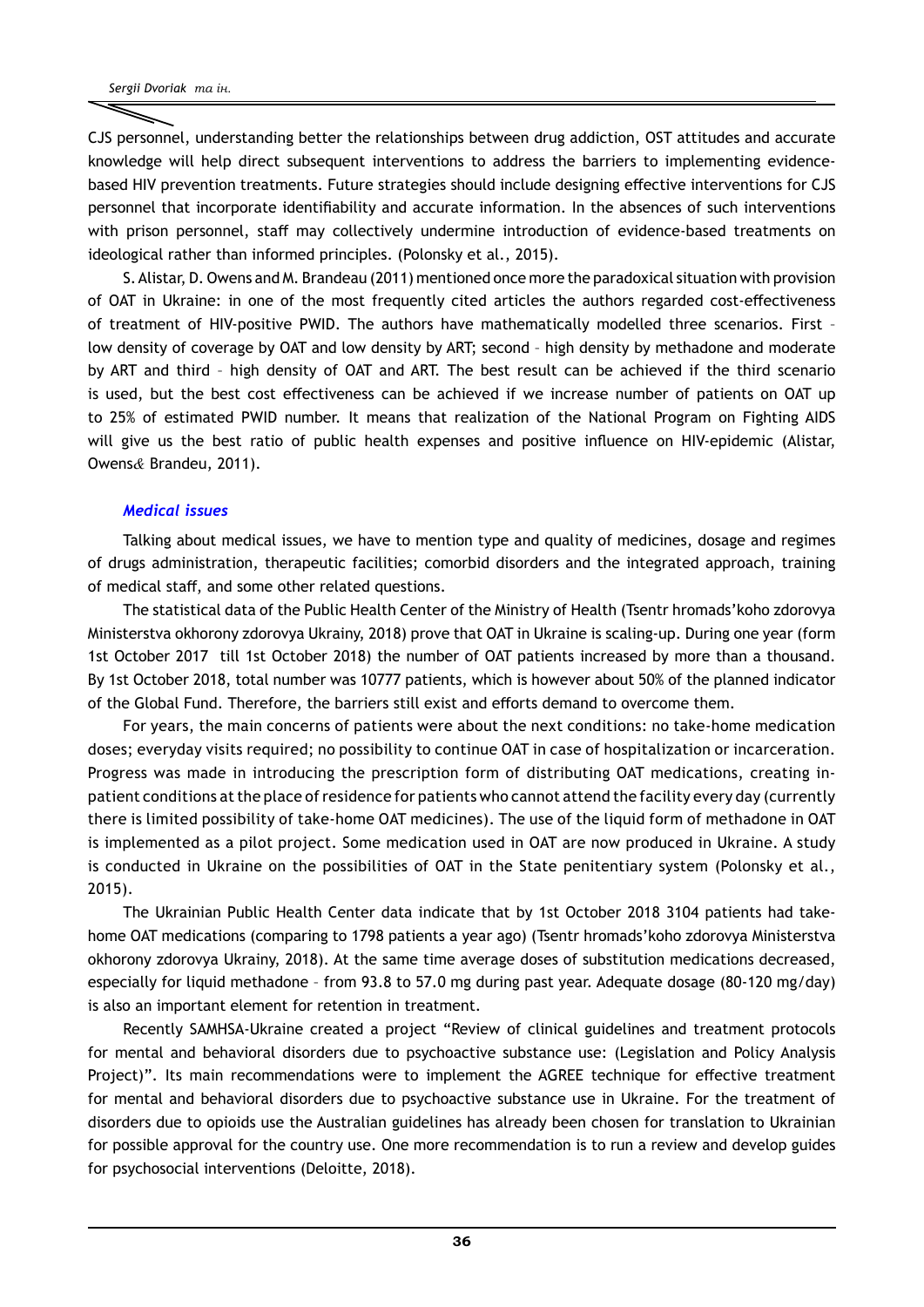#### *Psychosocial issues*

Problems due to psychological and social barriers were described in details in two papers. The study pudlished in 2017 provided resuts of the exploration of causes and risk factors to drop off the OAT programs. The authors have analyzed data from 25 focus groups conducted in five Ukrainian cities in 2013 with 199 participants who had currently, previously, or never been on OAT (Rozanova et al., 2017). Authors used a method of constant comparison and symbolic interactionism as well as stigma theory. They were focused on definite psychosocial constructs: the "Discharge", "Withdrawal", "Societal Norms", "Relapse", "Abstinence", "Stigma", "Disadvantages", "Dependence", "Attitudes", "Way out", "Abstinence", "Fear", and "Life" codes. Specific attention was paid to PWID's perceiving of OAT and themselves, what they tell about reducing the dose or getting off OAT, and what intrinsic and extrinsic individual, cultural, and structural factors their comments suggest.

All reasons to drop off OAT programs were classified in three clusters:

#### **1. Withdrawing from OAT as resistance to external social control**

In OAT programs, patients should visit treatment centers every day to get the dose of methadone or buprenorphine (currently there is a possibility for stable patients after 6 months of successful treatment to get the medications hope and visit the clinic no more than once a week, but when the paper was prepared this possibility was absent). They also were subjects to strict control by staff to avoid diversion of medications. In general, in most cases personnel demonstrated non-friendly attitude to patients. Moreover, the OAT patients could be stopped by the police on their way to the treatment site. All these factors create feeling of lack of autonomy, dependence from external influence and provoke a wish to quit the program. In the conscience of many patients the dominant idea to be personally responsible for their own life. Their mentality cannot accept idea of permanent support from medications and other persons. One of the tasks of psychological support is to help patients get over this stage of treatment on site and achieve next phase when they will have right to use home dose regime (take medicines once in a week). Also, counselors should work with psychological problems and resistance to treatment, to understand deeper problems underlying readiness to stop treatment and return to previous life style.

#### **2. Withdrawing from OAT to recover a 'wounded identity'**

To fully understand why patients could be tempted to resist social control in the OAT programs by discontinuing treatment, it is essential to examine how the patients believe others perceive them. The participants described societal views towards drug addicts in general in the most negative and inferior terms. Many patients were experiencing so called auto-stigmatization. They believe that participation in methadone treatment is a kind of "mark" that they achieved the bottom and completely lost control of own life. The OAT patients perceived themselves placed in the social hierarchy not above but below those who injected street drugs (from the side of both OAT providers and peers). Their lower status stemmed from perception that drug users came to OAT program when they became too sick and too broken to pursue street drugs use.

This compromised their health status in the eyes of peers was also supported by attitudes of providers who, as participants suggested, treated OAT patients as if they would die soon anyway, and thus had low usefulness for good treatment and respect. The participants described how the OAT sites were demarcated from the rest of the medical facility as ghetto spaces for "sub-humans" as opposed to spaces for "normal humans" where other patients who were not on OAT (including probable drug addicts) could freely go, and where OAT clients stay was forbidden.

The role of social worker is to increase self-esteem of patients and ensure their self-efficacy.

#### **3. Discontinuing OAT as a quest for "normal life"**

For majority of PWID there is a specific understanding of recovery centered on the folk concept of a "normal person". When doctors or other staff members communicate with the patients they hear many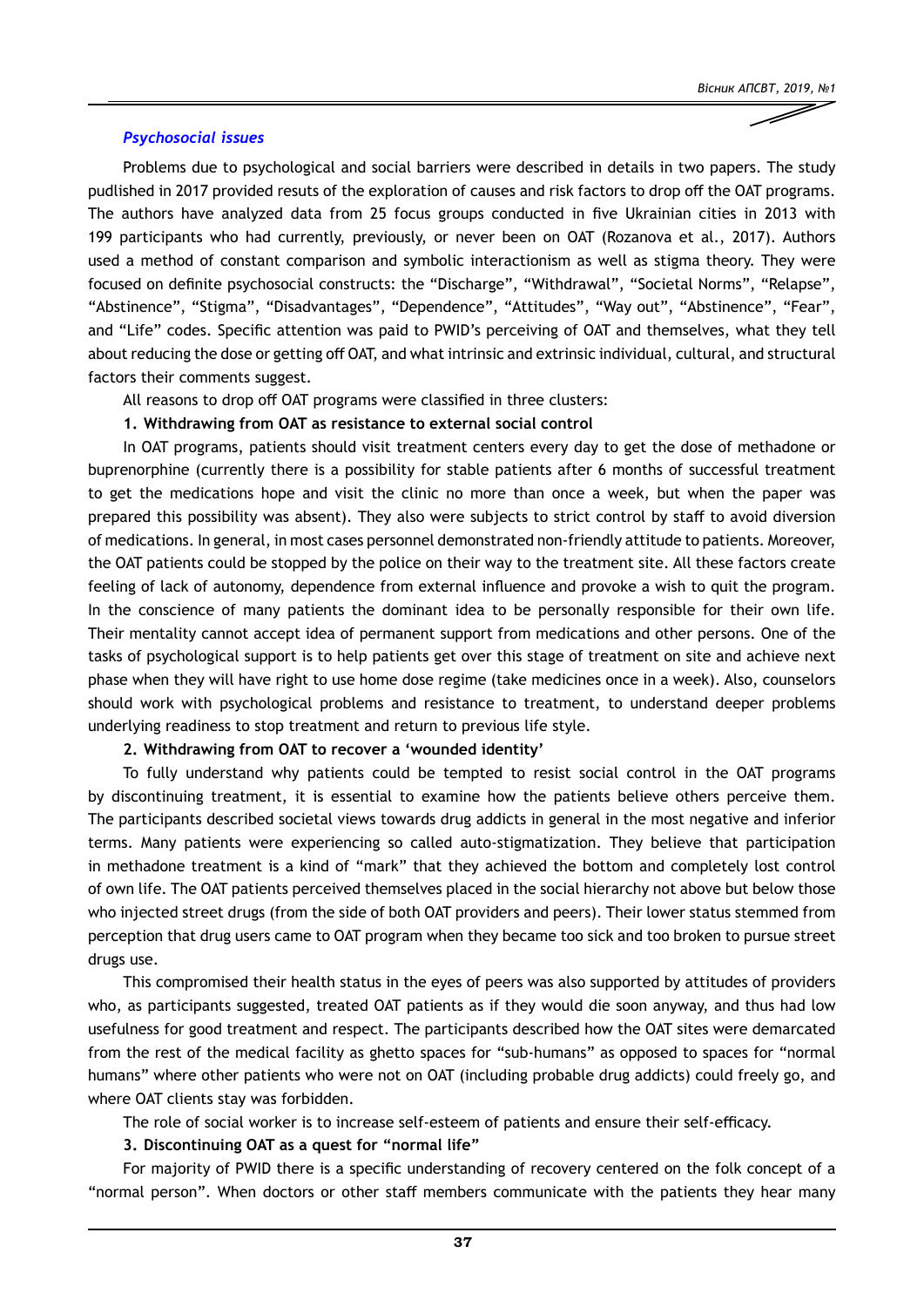times that a motive for coming to the treatment is "I'd like to be a normal person". It means to be independent from drugs and (the best result) to use them under own control without medical and social problems. The participants referred to peer role models who lived "normal lives" having discontinued OAT. Usually medical staff also support this idea and ensure patients that they have to strive to "become normal people". It means that during the therapeutic process patients cannot accept themselves as "normal" and only stopping treatment will give them a chance.

Findings suggest that for the patients discontinued therapy for reasons other than their health, the reasons were their relationships with the providers, ways in which therapy undermined (or supported) their sense of identity, and their conceptions of a normal life. Exploring and comparing patients' and providers' conceptions of recovery is indispensable for developing new measurement tools for assessing recovery in patients and also for designing interventions with both patients and providers aimed at correcting myths, prejudice, and stereotypes about OAT (Rozanova et al., 2017).

Though the participants appreciated risks of overdose, relapse or re-incarceration after discontinuing OAT, and feared more painful withdrawal than after discontinuing street opioids, they also perceived the risks of being administratively dismissed from the program. The participants suggested that patients on OAT wished to be an exception (i.e. recovering and living a 'normal life' without any treatment) not the rule (i.e. admitting one has a chronic disease and get treatment indefinitely and thus enduring all the associated concerns).

Very beneficial observations were made by J. Carroll in her paper. She studied the perception of OAT by medical doctors and patients. It was found that

> *"Ukrainian physicians who work in OAT programs frequently reference desire as the most significant factor in determining the success or failure of treatment. They refer to a desire to be treated, desire to get better, desire to live. The moralized imperative to possess this desire to get better is, in many ways, a reflection of how addiction and the addicted psyche is constructed and understood in the Ukrainian context" (Carroll, 2016, p. 198).*

The author also stipulates that there are the specific concepts of "normal person" and "normal life" which do not match with life style of OAT patient. Doctors try to encourage patients to keep the path that will ultimately lead them to desirable goal: to become a "normal person" and live by "normal life".

One of the important therapeutic targets for social workers is to help a patient to accept his/her identity as a regular person, to reject a folk idea about "normal life" and shift his/her focus on diminishing the problems. Show a person that quality of life is the best criteria for evaluation of himself, support patient's self-efficacy and independency from ignoramus opinions. Another important point stressed in the article is "anti-materialistic" position of medical staff. They hardly understand that "desire" and craving are typical brain functions and depend from level of neurohormones and neurotransmitters like dopamine, serotonin, endogenic opioids, etc. In practical work, medical staff are guided mostly by psychological constructs than by biological indicators. The main role of OAT is to change the brain functioning:

> *"Thus, in the international ideal, OAT serves as a disciplinary technology for limiting and controlling desires and, by extension, controlling behaviors linked to those desires" (Carroll, 2016, p. 206).*

Therefore, our efforts have to be directed on the right dosage of OAT medications and pharmacotherapy of comorbid mental disorders, which play important role in general clinical presentation of opioid addiction rather than attempts to change behavior itself. Psychosocial support is important but it has to be aimed at enhancing medical interventions.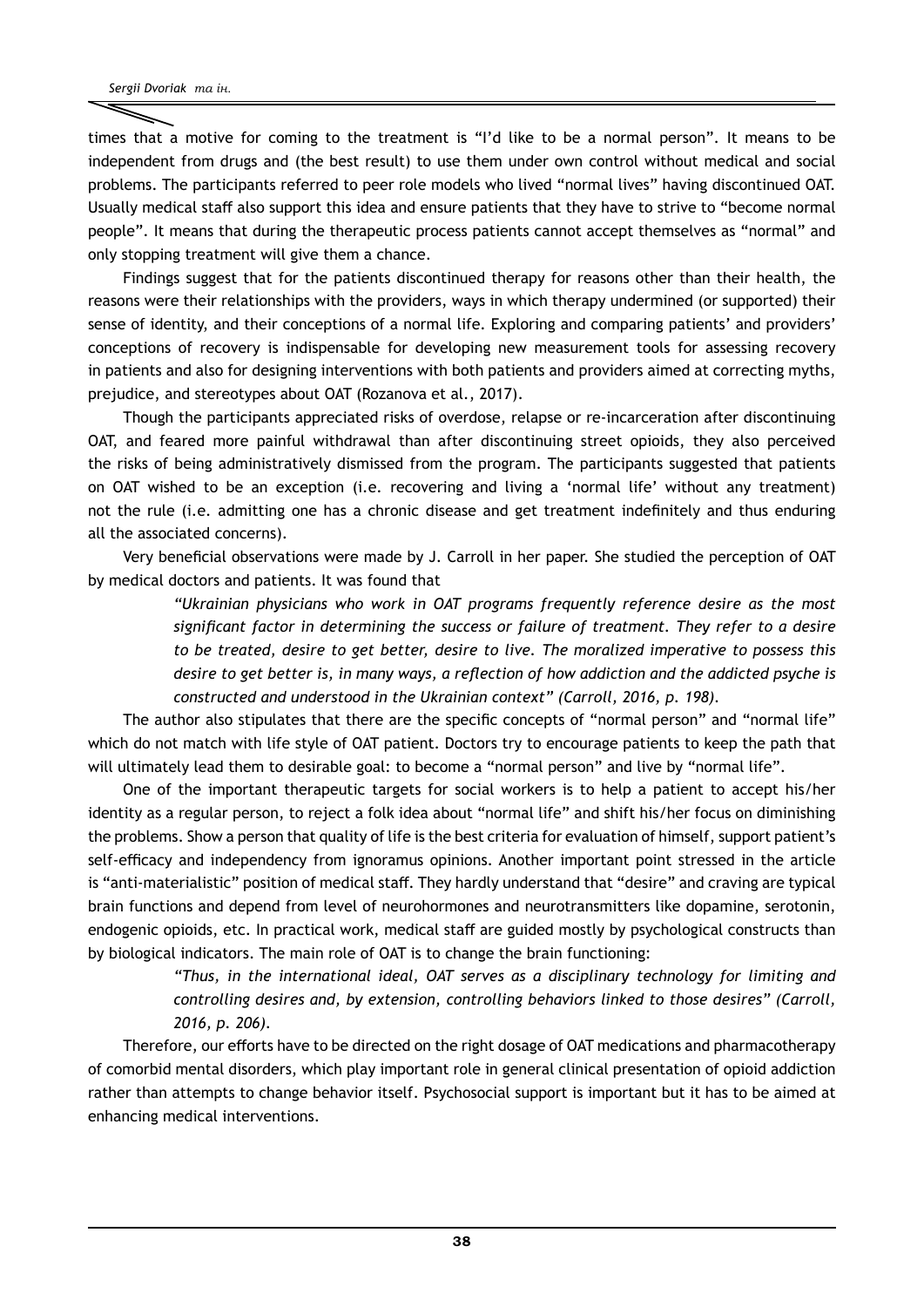# *Вісник АПСВТ, 2019, №1*

#### **Conclusions**

During last decade, OAT was the most studied drug treatment program. There is no other treatment method under so huge attention of researchers. Main conclusion of the majority of publications is Ukrainian context of OAT implementation has some specific features, but in general effectiveness of the program completely confirmed in terms of decreasing of opioid use, reduction of risk behavior and increasing of adherence to ART and TB treatment.

Studies have shown and it was reflected in more than dozens of peer-reviewed articles that despite its effectiveness, OAT is markedly inadequately scaled-to-need in Ukraine. There are some objective barriers on the way of dissemination of the method and part of them – particularly individual ones – can be overcome by special activities of social workers and psychologists. External as well as internal stigma of PWID remain among biggest barriers to scaling up of the OAT in the country. It is critical to change the attitude of society, especially service providers, to opioid dependence, promoting the brain disease model of addiction. There are problems of OAT implementation, particularly low dosage of medications (methadone and buprenorphine) and not sufficient level of retention in the program. Strategies to optimize OAT dynamics are crucial for Ukraine.

In general, there is a reason suggesting that psychological issues and social work as part of OAT program were evaluated much less than medical and administrative issues. In reviewed articles, this facet of treatment was obviously understudied. Future researches should address psychosocial support in OAT programs and intervention like health education to reduce ongoing drug use during the treatment, especially for those with severe drug dependence, alcohol use problems and lack of family support. There is a necessity to expand special training on psychosocial support for social workers of OAT programs.

#### **References**

- Alistar, S. S., Owens, D. K., *&* Brandeau, M. L. (2011). Effectiveness and cost effectiveness of expanding harm reduction and antiretroviral therapy in a mixed HIV epidemic: a modeling analysis for Ukraine. *PLoS medicine*, 8(3), e1000423. Retrived from: *<https://doi.org/10.1371/journal.pmed.1000423>*
- Bojko, M. J., Dvoriak, S., *&* Altice, F. L. (2013). At the crossroads: HIV prevention and treatment for people who inject drugs in Ukraine. *Addiction (Abingdon, England),* 108(10), 1697-9.
- Bojko, M. J., Mazhnaya, A., Marcus, R., Makarenko, I., Islam, Z., Filippovych, S., Dvoriak, S., … Altice, F. L. (2016). The Future of Opioid Agonist Therapies in Ukraine: A Qualitative Assessment of Multilevel Barriers and Ways Forward to Promote Retention in Treatment. *Journal of substance abuse treatment*, 66, 37-47.
- Carroll, J. J. (2016). For lack of wanting: Discourses of desire in Ukrainian opiate substitution therapy programs. *Transcultural Psychiatry*, 53(2), 198–216.
- Deloitte. (2018). Review of clinical guidelines and treatment protocols of mental and behavioral disorders as a result of consumption psychoactive substances. Retrived from: *[http://www.hivreforminaction.org/](http://www.hivreforminaction.org/wp-content/uploads/2018/03/letter_SUD_SAMHSA-Desk-Review-Ukraine_02-2018_UA_preview.pdf) [wp-content/uploads/2018/03/letter\\_SUD\\_SAMHSA-Desk-Review-Ukraine\\_02-2018\\_UA\\_preview.pdf](http://www.hivreforminaction.org/wp-content/uploads/2018/03/letter_SUD_SAMHSA-Desk-Review-Ukraine_02-2018_UA_preview.pdf)*.
- Dumchev, K., Dvoryak, S., Chernova, O., Morozova, O., *&* Altice, F. L. (2017). Retention in medicationassisted treatment programs in Ukraine-Identifying factors contributing to a continuing HIV epidemic. *The International journal on drug policy*, 48, 44-53.
- Dvoriak S., Karagodina O., Chtenguelov V., Pykalo I. (2018). 10 Years of the OAT implementation experience in Ukraine. What further? (First part). Visnyk Akademii praci, sotsialnykh vidnosyn i turyzmu, №2, 64- 76. Retrived from: *[https://www.socosvita.kiev.ua/Visnyk\\_2\\_2018](https://www.socosvita.kiev.ua/Visnyk_2_2018)*.
- Filippovich, S. (2015). Impact of armed conflicts and warfare on opioid substitution treatment in Ukraine: Responding to emergency needs. *International Journal of Drug Policy*, 26, 3-5. Retrived from: *[https://](https://www.ijdp.org/article/S0955-3959(14)00309-0/pdf) [www.ijdp.org/article/S0955-3959\(14\)00309-0/pdf](https://www.ijdp.org/article/S0955-3959(14)00309-0/pdf)*.
- Golovanevskaya, M., Vlasenko, L., Saucier, R. (2012). In Control?: Ukrainian Opiate Substitution Treatment Patients Strive for a Voice in Their Treatment. *Substance Use & Misuse*, 47:5, 511-521.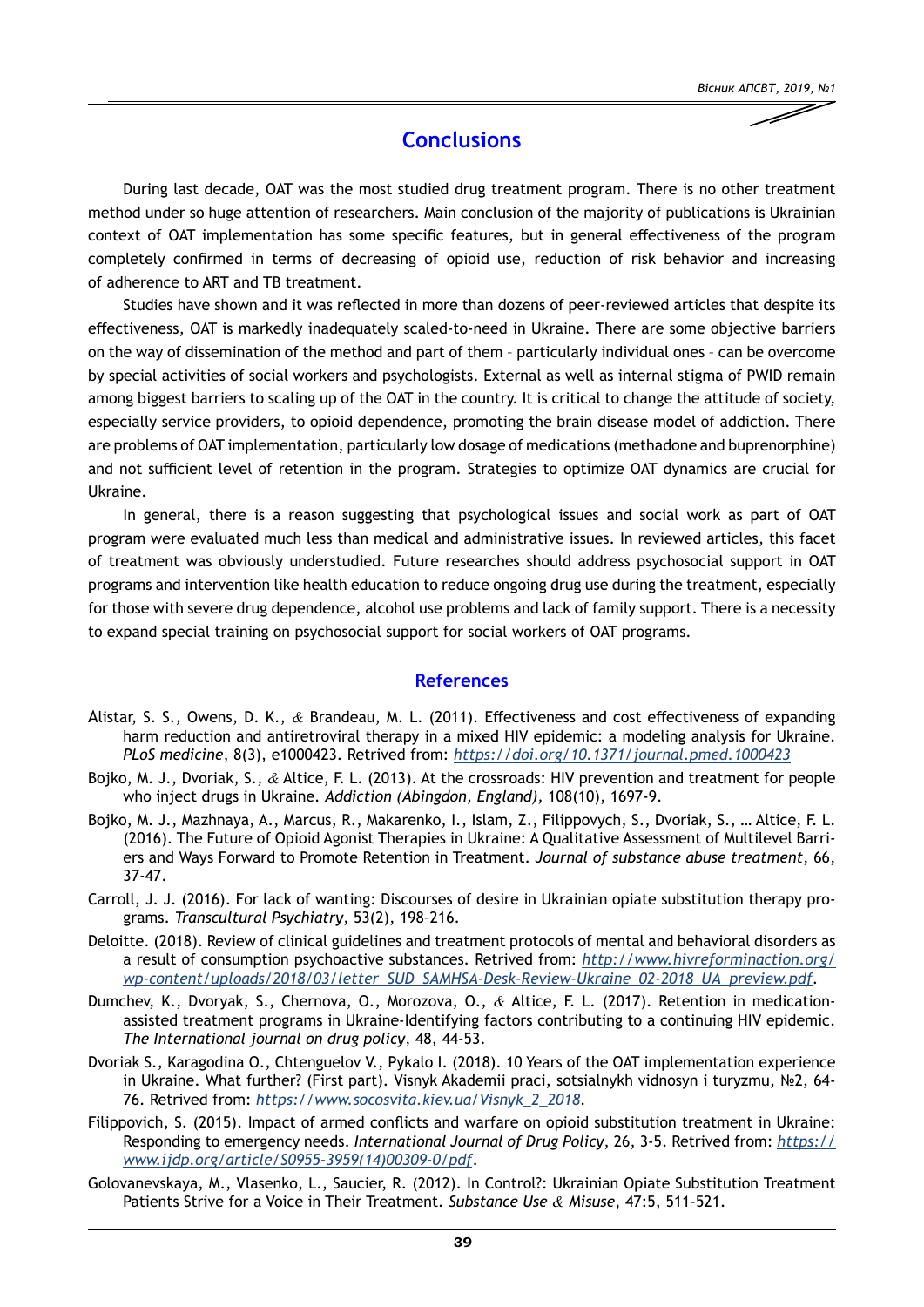- Hurley, R. (2015). At least 80 people have died in Crimea since Russian law banned opioid substitutes, says UN special envoy. *BMJ*. Retrived from: *<https://doi.org/10.1136/bmj.h390>*.
- Kutsa, O., Marcus, R., Bojko, M. J., Zelenev, A., Mazhnaya, A., Dvoriak, S., Filippovych, S., … Altice, F. L. (2016). Factors associated with physical and sexual violence by police among people who inject drugs in Ukraine: implications for retention on opioid agonist therapy. *Journal of the International AIDS Society*, 19(4 Suppl 3), 20897. Retrived from: doi:10.7448/IAS.19.4.20897.
- Lieb, M., Wittchen, H-U., Palm, U., Apelt, S., Siegert, J., Soyka, M. (2010). Psychiatric comorbidity in substitution treatment of opioid-dependent patients in primary care: Prevalence and impact on clinical features. *Heroin Addiction and Related Clinical Problems,* 12(4): 5-16.
- Madden, L., Bojko, M. J., Farnum, S. O., Mazhnaya, A., Fomenko, T., Marcus, R., Barry, D., Ivanchuk, I., Kolomiets, V., Filippovych, S., Dvoryak, S., Altice, F. L. (2017). Using nominal group technique among clinical providers to identify barriers and prioritize solutions to scaling up opioid agonist therapies in Ukraine. *International Journal of Drug Policy*, 49, 48-53. Retrieved from: *[https://doi.org/10.1016/j.](https://doi.org/10.1016/j.drugpo.2017.07.025) [drugpo.2017.07.025](https://doi.org/10.1016/j.drugpo.2017.07.025)*.
- Makarenko, I., Mazhnaya, A., Marcus, R., Bojko, M. J., Madden, L., Filippovich, S., Dvoriak, S., … Altice, F. L. (2017). Willingness to pay for opioid agonist treatment among opioid dependent people who inject drugs in Ukraine. *The International journal on drug policy*, 45, 56-63.
- Makarenko, I., Mazhnaya, A., Polonsky, M., Marcus, R., Bojko, M. J., Filippovych, S., Springer, S., Dvoriak, S., … Altice, F. L. (2016). Determinants of willingness to enroll in opioid agonist treatment among opioid dependent people who inject drugs in Ukraine. *Drug and alcohol dependence*, 165, 213-20.
- Mazhnaya, A., Bojko, M. J., Marcus, R., Filippovych, S., Islam, Z., Dvoriak, S., *&* Altice, F. L. (2016). In Their Own Voices: Breaking the Vicious Cycle of Addiction, Treatment and Criminal Justice Among People Who Inject Drugs in Ukraine. *Drugs (Abingdon, England)*, 23(2), 163-175.
- McCabe, E., Parrish, M. (2018). A review of the complexities of working effectively with people being prescribed both antipsychotic medications and opioid substitution therapy. *Drugs: Education, Prevention and Policy*, 25:1, 1-12.
- McGrath, R. (2017). Opioid substitution therapy: Co-morbid chronic pain and opioid dependence. *A Research Review Educational Series.* Retrieved from: *[https://www.researchreview.co.nz/getmedia/98bebb02-](https://www.researchreview.co.nz/getmedia/98bebb02-96b6-466b-86fc-ff0dda39ccc6/Educational-Series-Opioid-Maintenance-Therapy-and-Co-morbid-Pain.pdf.aspx?ext=.pdf) [96b6-466b-86fc-ff0dda39ccc6/Educational-Series-Opioid-Maintenance-Therapy-and-Co-morbid-Pain.](https://www.researchreview.co.nz/getmedia/98bebb02-96b6-466b-86fc-ff0dda39ccc6/Educational-Series-Opioid-Maintenance-Therapy-and-Co-morbid-Pain.pdf.aspx?ext=.pdf) [pdf.aspx?ext=.pdf](https://www.researchreview.co.nz/getmedia/98bebb02-96b6-466b-86fc-ff0dda39ccc6/Educational-Series-Opioid-Maintenance-Therapy-and-Co-morbid-Pain.pdf.aspx?ext=.pdf)*.
- Morozova, O., Dvoryak, S., *&* Altice, F. L. (2013). Methadone treatment improves tuberculosis treatment among hospitalized opioid dependent patients in Ukraine. *The International journal on drug policy*, 24(6), e91-98.
- Polonsky, M., Azbel, L., Wickersham, J. A., Marcus, R., Doltu, S., Grishaev, E., Dvoryak, S., … Altice, F. L. (2015). Accessing methadone within Moldovan prisons: Prejudice and myths amplified by peers. *The International journal on drug policy*, 29, 91-5.
- Polonsky, M., Rozanova, J., Azbel, L., Bachireddy, C., Izenberg, J., Kiriazova, T., Dvoryak, S., … Altice, F. L. (2016). Attitudes Toward Addiction, Methadone Treatment, and Recovery Among HIV-Infected Ukrainian Prisoners Who Inject Drugs: Incarceration Effects and Exploration of Mediators. *AIDS and behavior*, 20(12), 2950-2960.
- Rozanova, J., Marcus, R., Taxman, F. S., Bojko, M. J., Madden, L., Farnum, S. O., … Altice, F. L. (2017). Why People Who Inject Drugs Voluntarily Transition Off Methadone in Ukraine. *Qualitative Health Research*, 27(13), 2057–2070.
- SAMHSA (2018). TIP 63. Medications for Opioid Use Disorder. Retrieved from: *[https://store.samhsa.gov/](https://store.samhsa.gov/system/files/sma18-5063fulldoc.pdf) [system/files/sma18-5063fulldoc.pdf](https://store.samhsa.gov/system/files/sma18-5063fulldoc.pdf)*.
- Schulte, B., Schmidt, C. S., Kuhnigk, O., Schäfer, I., Fischer, B., Wedemeyer, H., *&* Reimer, J. (2013). Structural barriers in the context of opiate substitution treatment in Germany – a survey among physicians in primary care. *Substance abuse treatment, prevention, and policy*, 8, 26. doi:10.1186/1747-597X-8-26.
- Tsentr hromads'koho zdorovya Ministerstva okhorony zdorovya Ukrainy (2018). Zakhvoryuvannya ta informatsiya. Opioyidna zalezhnist'. Statystyka ZPT [Diseases and information. Opioid dependence. SMT statistics]. Retrieved from: *[https://phc.org.ua/pages/diseases/opioid\\_addiction/stat-docs](https://phc.org.ua/pages/diseases/opioid_addiction/stat-docs)*.
- Verkhovna Rada of Ukraine (1997). *On approval of the Instruction on the procedure for the detection and registration of persons who illegally use narcotic drugs or psychotropic substance*s: Order #306/680/21/66/5 of the Ministy of Health of Ukraine, the Minstry of Internal Affairs, General Prosecutor